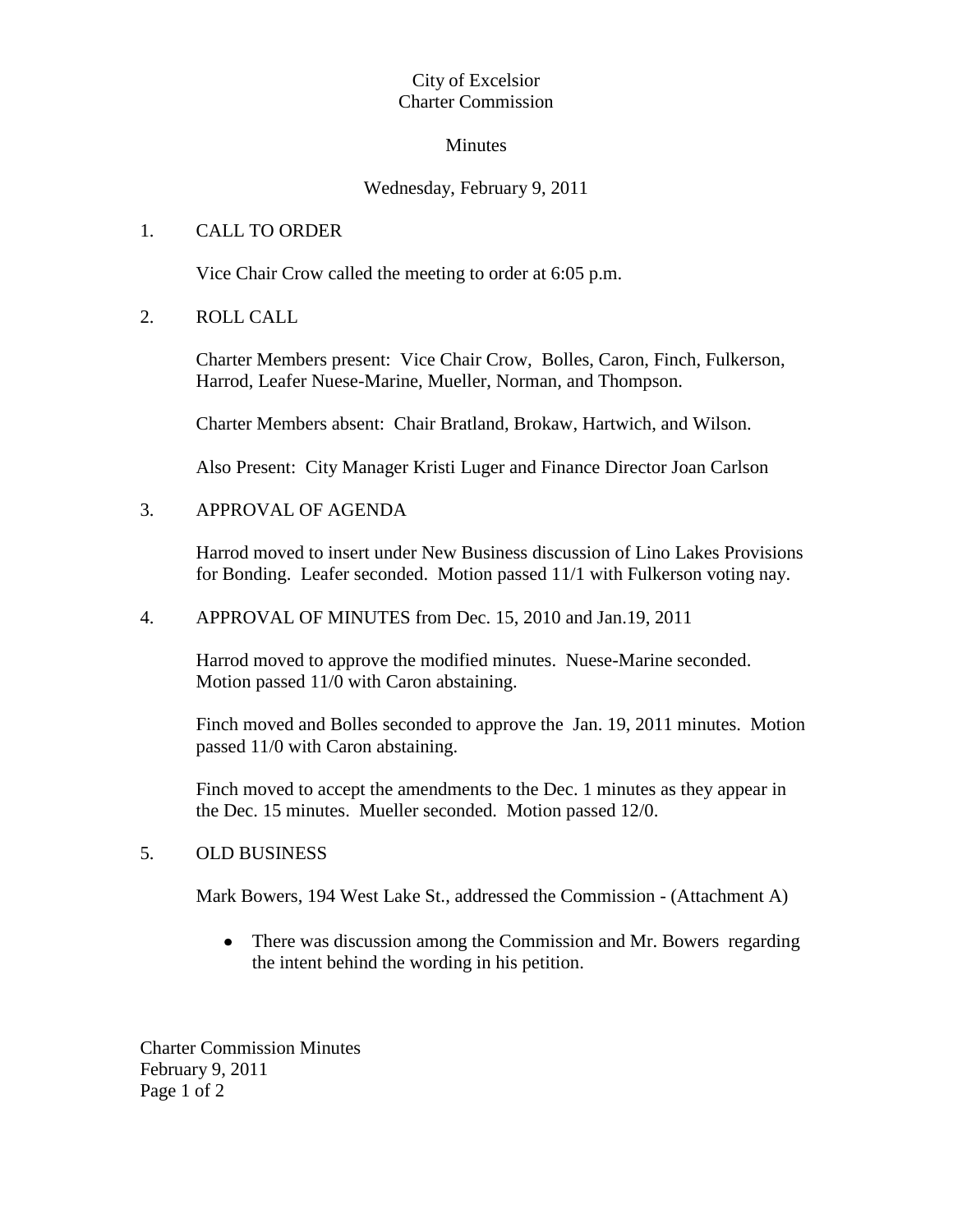- $\bullet$ Mr. Bowers clarified that the wording of the petition specifically the word "budget" was intended to spark a broader discussion of the financial practices of the City of Excelsior.
- Mr. Bowers also explained that his criteria for a 5 year rolling budget has  $\bullet$ the following criteria:
	- $\checkmark$  Timely and easy to understand
	- $\checkmark$  Includes Enterprise and Capital funds
	- $\checkmark$  Meaningful to users
	- $\checkmark$  Narrative in format.

## 6. PUBLIC COMMENTS

John Olson, 1 Third Street, addressed the Commission. He spoke in support of the City of Excelsior's' financial practices and stated that the 2011 budget was thoughtful and strongly disagreed with the petitions 5% spending cap.

Kristi Luger and Joan Carlson from the City of Excelsior Staff gave a Power Point presentation. The Financial Management Plan demonstrated the steps taken in the financial planning for the City of Excelsior and the process in which that plan is used.

The remainder of The Financial Plan will be presented at the next meeting.

By consensus the Commission agreed to move New Business to the next agenda.

## 7. NEXT MEETING

The next meeting is scheduled for March 1, 2011 at 6:00 p.m.

#### 8. ADJOURNMENT

Mueller moved to adjourn, Finch seconded. Motion passed 12/0

Respectfully submitted,

Jeannie Thompson Secretary

Charter Commission Minutes February 9, 2011 Page 2 of 2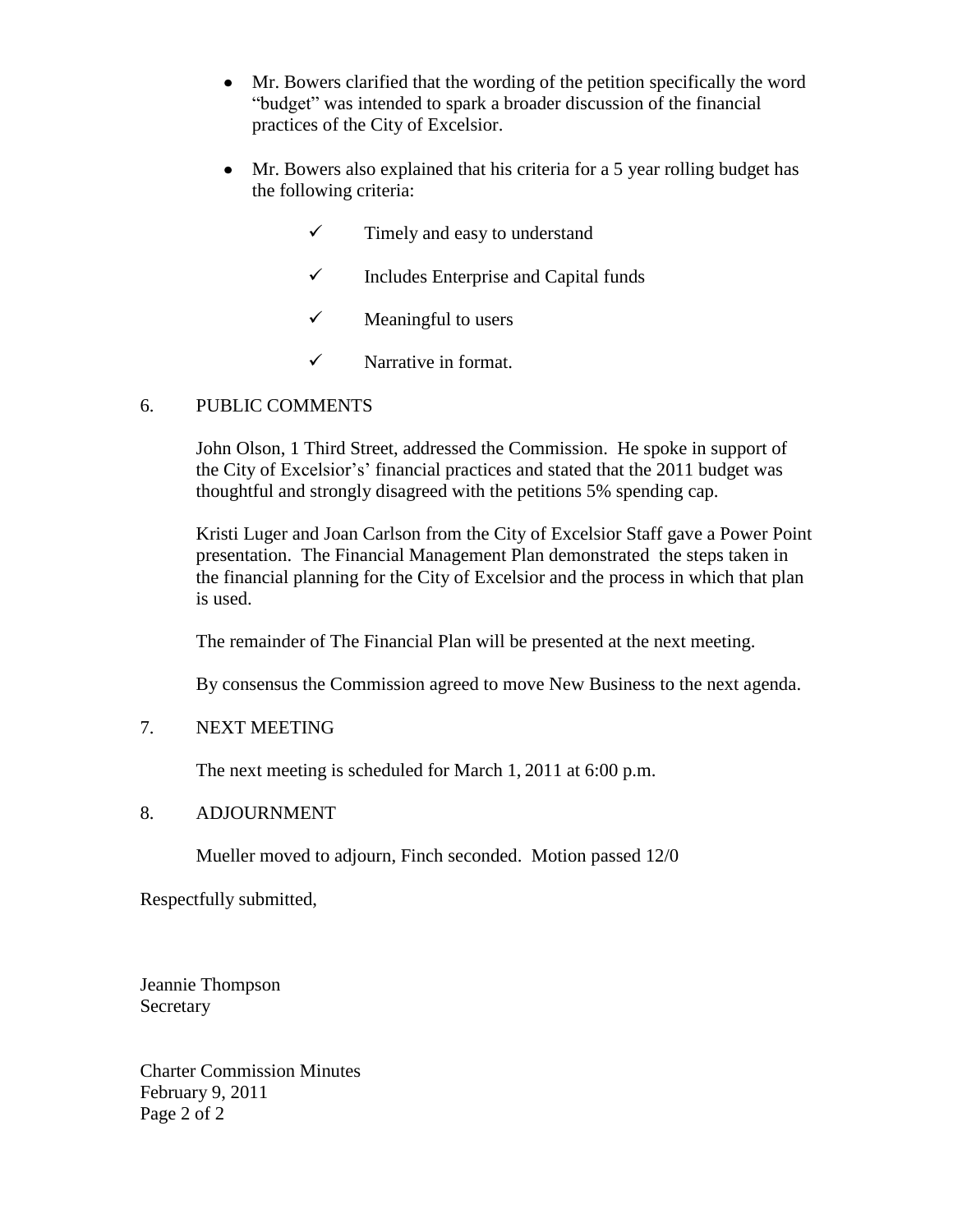# **Mark Bowers Prepared Remarks**

February 9<sup>th</sup>, 2011. Official prepared remarks from Mark Bowers, Affiant of the Petition dated October 4<sup>th</sup>, 2010, proposing amendments to The Excelsior Charter. Bowers' remarks are intended to be incorporated into the Excelsior Charter Commission meeting minutes record for February  $9<sup>th</sup>$ , 2011 in their entirety.

We the petitioners are evaluating our options after reviewing the video recorded versions of the Commission's meetings from December  $15<sup>th</sup>$ , 2010 and January 19<sup>th</sup>, 2011. We are gravely concerned about the sudden, abrupt and divisive change in the Commission's agenda, direction, and plan of action.

At the December  $15<sup>th</sup>$ , 2010 meeting Commissioner Harrod made a motion that the Commission continue working to come up with a better answer than the grass roots petition proposal for financial controls; meaning a continuation of the 3-city benchmarking exercise. The motion was seconded by Commissioner Mueller. Chairman Bratland called for a vote and the motion carried with Comissioners Crow, Fulkerson and Wilson voting against the motion. At that point, Chairman Bratland asked the three Commissioners who voted against the motion if they would be professional and work with the rest of the Commissioners so the Commission could move forward and finish benchmarking the Charters from the three respective cities of Fridley, Lino Lakes and Mounds View. Commissioner Wilson responded, "Absolutely, no problem helping with that." Vice Chair Commissioner Crow responded, "Agreed", and Commissioner Fulkerson responded, "I'm often out voted." Chairman Bratland then announced that Vice Chair Crow would be running the next meeting set for January  $19<sup>th</sup>$ , 2011 since he would be on extended vacation.

At the January  $19<sup>th</sup>$ , 2011 meeting, Vice Chair Crow asked for a motion to approve her agenda. Commissioner Harrod objected stating that Vice Chair Crow's agenda was not the agenda developed and distributed to Vice Chair Crow and City Clerk Cheri Johnson by Chairman Bratland. According to Commissioner Harrod, Chairman Bratland called expressing deep concern and surprise that the agenda he created in late December 2010, and provided directly to Vice Chair Crow and City Clerk Cheri Johnson, was not distributed to the Commissioners and that a new agenda developed by Vice Chair Crow was distributed instead. Commissioner Harrod continued to voice concern about the agenda switch, and in the interest of transparency asked Vice Chair Crow to produce and distribute the agenda given directly to her by Chairman Bratland. Commissioner Harrod further stated that City Clerk Cheri Johnson had thrown hers away and that Chairman Bratland had objected to Vice Chair Crow's agenda. Commissioner Bolles then stated that Vice Chair Crow "has the power to amend the agenda." Commissioner Harrod directly challenged Vice Chair Crow by again asking her if she would provide the agenda developed by Chairman Bratland, which he had intended be distributed to all the Commissioners. Vice Chair Crow then replied, "no, I don't have it."